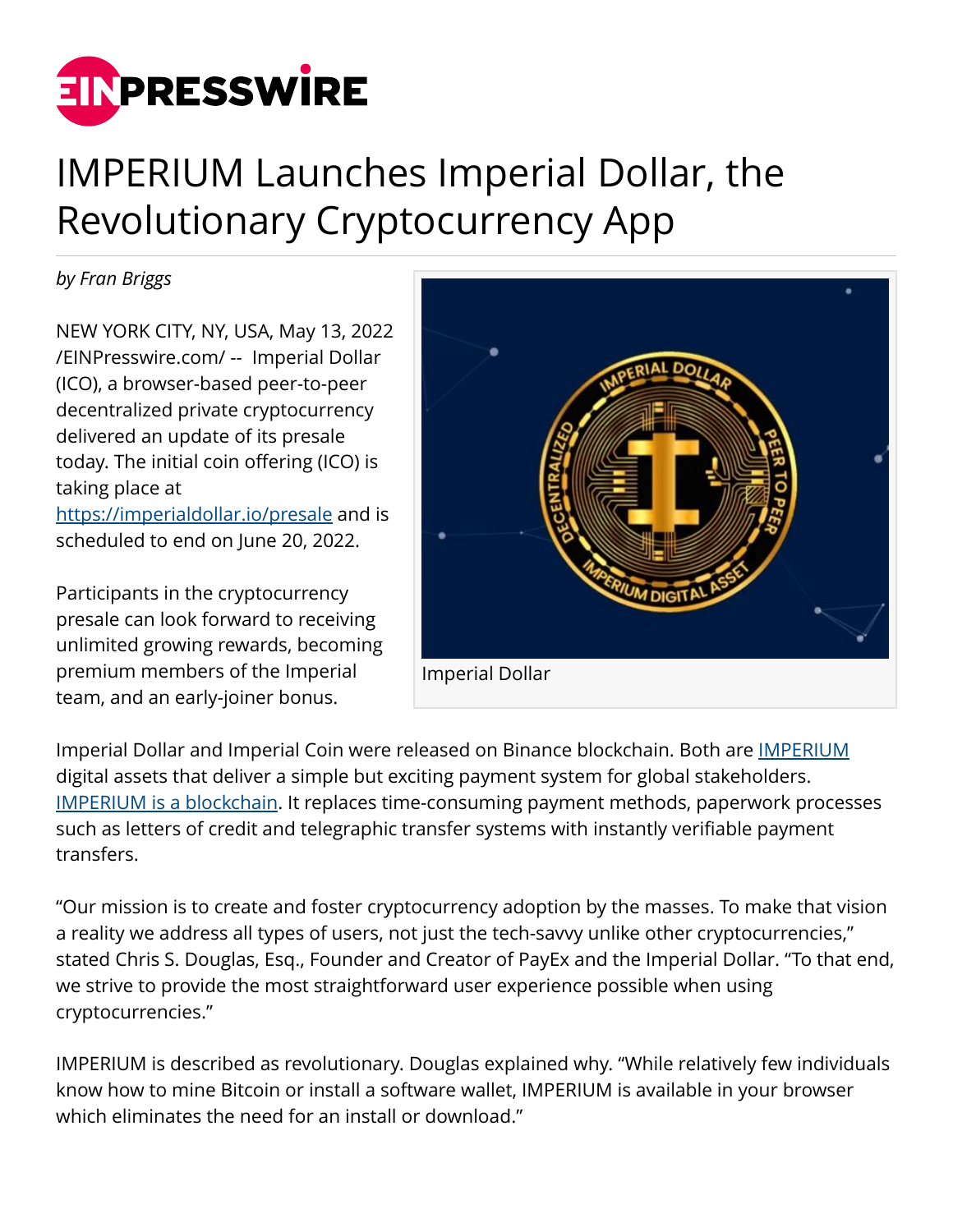He added that "mining IMPERIUM consumes as much energy as a battery moving the hands on a wristwatch. I want people to be able to mine IMPERIUM by leaving their computers open. Let everyone make a passive income. It is time to think about the goodwill of the people. IMPERIUM is owned by the people. That makes it an open source. Welcoming contributors to participate is furthering the development of its perpetually innovative flexible technology."

According to the organization's Greypaper published this quarter, IMPERIUM:

### Develops Virtually Instant Payments

While Bitcoin manages eight (8) transactions per second (tps) and Ethereum does 12tps, IMPERIUM successfully tests over 100,000tps. Instant transfers on the IMPERIUM platform are completed in 2 -5 seconds. Conversely, transfers made by Bitcoin may take anywhere from 15 minutes to a few hours.

#### Uses a Decentralized Platform

Its blockchain assures its independence from any central control structure and relying on a thirdparty trading platform.

## Offers Affordability

Trading fees from other leading cryptocurrencies are typically very high; however IMPERIUM'S platform offers the lowest trading fees throughout the FOREX and stock trade circuits.

Among the most attractive perks offered by the blockchain is the IMPERIUM credit/cash card. It is the first all-in-one, world credit and debit multi-card. The card has more than a dozen utilities and benefits. Among them are QR code reading, the capacity to store up to 100 credit/debit cards, and Crypto to FIAT instant exchange and payment transfer. After members choose a VISA, Mastercard, Discover, AMEX or Card Blanche credit or debit card, they have an option to utilize the card as their cryptocurrency (hard) wallet. The cards will be issued to all members without any credit check.

#### Not a Currency But an Asset

IMPERIUM is backed by smart contracts and over a dozen major projects at the start. Among them are Crypto Stock Exchange; cBAY (Crypto Bay); AUTHORPÆDIA (the world's only encyclopedia dedicated to authors); exploitation and exports of national resources; freight forwarding; import and export; manufacturing; insurance; real estate development; mortgagefree housing projects and personal loans with 1% interest.

For additional information about IMPERIUM, Imperial Dollar, and presale access, please visit [https://imperialdollar.io/presale.](https://imperialdollar.io/presale)

Fran Briggs eMediaCampaigns!